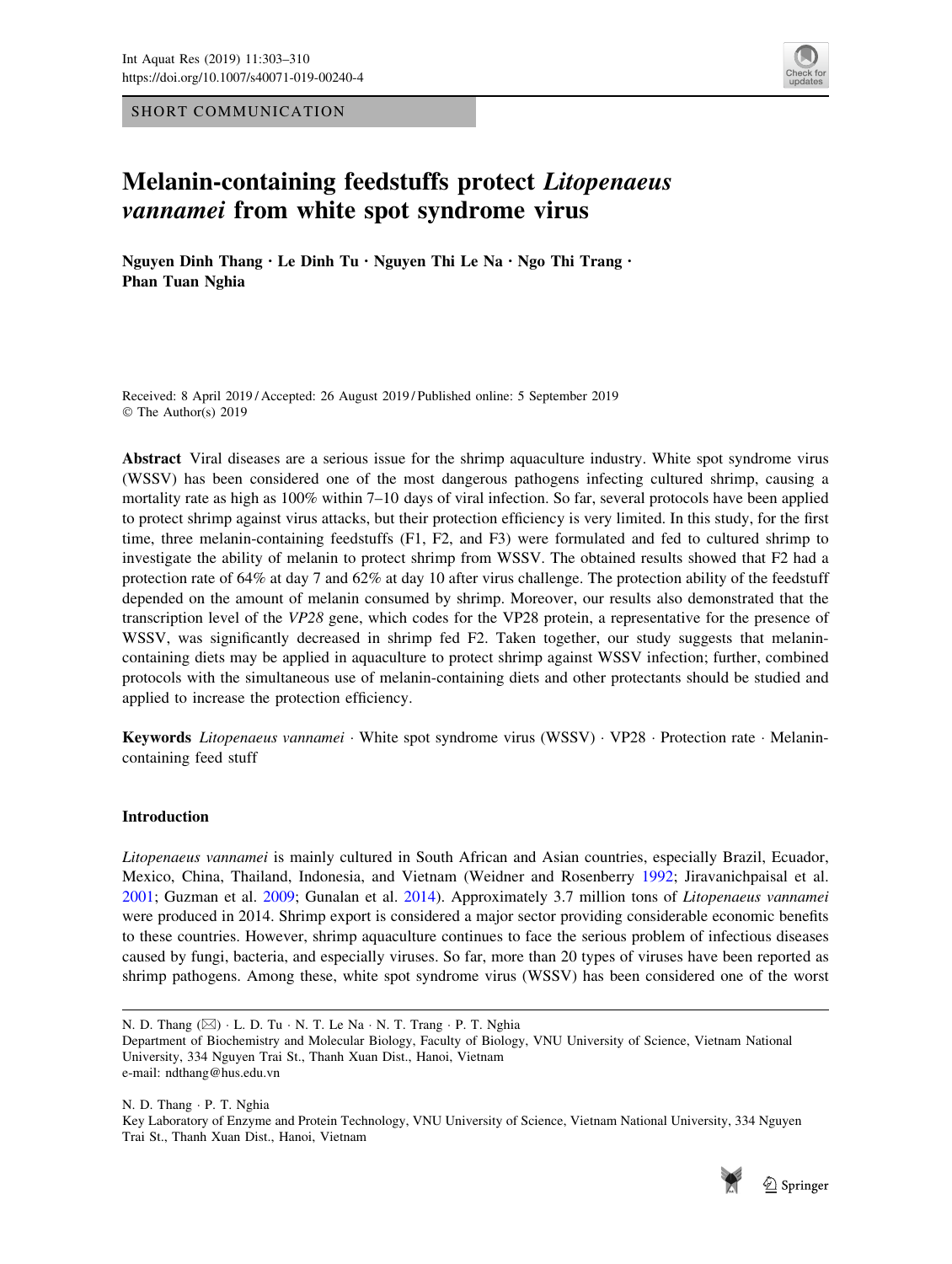pathogens because of its strong dissemination and infectious abilities. More seriously, WSSV can lead to a 100% mortality rate among cultured shrimp within 3–10 days after infection (Jiravanichpaisal et al. [2001;](#page-7-0) Jiravanichpaisal et al. [2006a,](#page-7-0) [b](#page-7-0); Guzman et al. [2009](#page-7-0)).

VP28 (28 kDa) is an important structural protein of WSSV that can be used as a marker to determine the presence of WSSV in water or/and shrimp samples (Hoffmann et al. [1999;](#page-7-0) Lin et al. [2002;](#page-7-0) Tang et al. [2007;](#page-7-0) Nguyen et al. [2014\)](#page-7-0). Shrimp immunity heavily relies on the innate immune system rather than an adaptive immune system (Hoffmann et al. [1999](#page-7-0); Nguyen et al. [2014\)](#page-7-0). The innate immunity of shrimp includes cellular barriers and humoral barriers. These barriers play critical roles to protect shrimp from attacks of pathogens via mediating phagocytosis and initiating the apoptosis pathway (Van de Braak et al. [2002](#page-7-0); Jiravanichpaisal et al. [2006a,](#page-7-0) [b](#page-7-0); Balasubramanian et al. [2008](#page-6-0); Liu et al. [2009](#page-7-0); Tassanakajon et al. [2010](#page-7-0)). In addition, melanization is also an important immune mechanism in shrimp (Jiravanichpaisal et al. [2001](#page-7-0)).

Many studies have been conducted to find solutions that protect shrimp from viral attacks; however, no real effective protocol has been reported. So far, several products including plant extracts and protein-/DNA-based vaccines have been developed, but these protectants have many limitations such as low protection efficiencies (Balasubramanian et al. [2006](#page-6-0); Pholdaeng and Pongsamart [2010](#page-7-0); Sudheer et al. [2011](#page-7-0); Vaseeharan et al. [2006](#page-7-0)) and problems related to genetically modified organisms and genetically modified feeds (GMO/GMF) (Witteveldt et al. [2004;](#page-7-0) Rout et al. [2007](#page-7-0); Sutthangkul et al. [2017\)](#page-7-0).

Melanin is a natural polymer with very low toxicity (Garcia Borron et al. [2014](#page-7-0)). Melanin has many important roles in the human body including UV-radiation absorbent (Brenner and Hearing [2008](#page-6-0)), antioxidant (Vate and Benjakul [2013](#page-7-0)), and heavy-metal absorbent properties (Cuong et al. [2018](#page-7-0)). Melanization and melanin secretion help shrimp protect themselves by encapsulating pathogens and excreting them into the environment (Charoensapsri et al. [2014;](#page-7-0) Sutthangkul et al. [2015;](#page-7-0) Harikrishnan et al. [2011](#page-7-0)). However, no studies have examined the role of melanin as a supplement in protecting shrimp from pathogen attacks. Therefore, in this study, for the first time, we created melanin-containing feedstuffs and applied them to cultured Litopenaeus vannamei to investigate their abilities to protect shrimp against WSSV.

## Materials and methods

## Laboratory-scale shrimp culture

An experimental model for shrimp culture was set up based on a previous report (Nguyen et al. [2014](#page-7-0)). The designed culturing pool had a size of  $45 \times 25 \times 30$  cm with air-supplier and water filtration–circulation pump systems. Each pool was filled with 15 L of artificial seawater adjusted to 16% salinity, and seeded with 25 shrimp. The filter was washed every day and the cultured water was replaced with 70% freshwater every 3 days. The culturing temperature was maintained at 24–28 C. Feedstuffs were supplied four times per day, at 10 g each feeding.

Determination of dose of WSSV for  $75\%$  shrimp death (LD<sub>75</sub>)

WSSV was isolated from WSSV-infected shrimp in a previous study (Nguyen et al. [2014](#page-7-0)). After replacing with freshwater, WSSV solutions with viral doses of  $1 \times 10^4$ ,  $5 \times 10^4$ ,  $1 \times 10^5$ ,  $5 \times 10^5$ , and  $1 \times 10^6$ copies/mL were added to culturing pools, and shrimp were challenged with WSSV for 3 days. During virus challenge, water filtration–circulation pumps were stopped to avoid virus loss. After challenge, culturing systems were activated as usual and cultured for next 7 days. Every day, dead shrimp were collected and counted for mortality rate calculation to determine the  $LD_{75}$  value.

## Preparation of melanin-containing feedstuffs

Melanin was extracted from Splendid Squid (Loligo formosana) as reported in our previous study (Cuong et al. [2018](#page-7-0)). Commercial feed in the bead form with a diameter of 2 mm (containing 45–50% starch) was used as the core feed to produce melanin-containing feedstuffs with different formulas. Formula 1  $(FI)$ : melanin was coated on the surface of the commercial beads using cod oil as a binding agent. At first, melanin powder

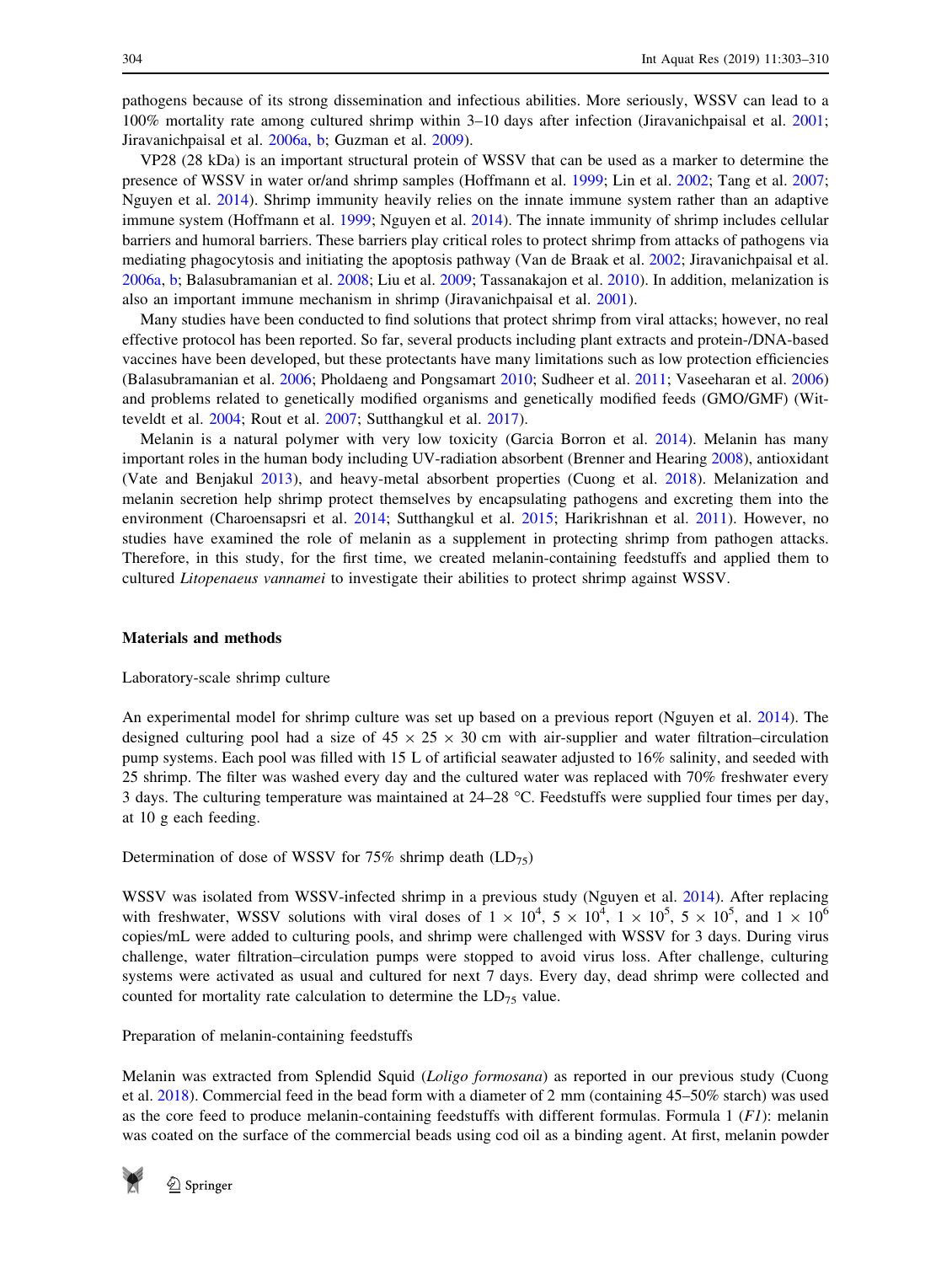$(< 150$  um in size) was distributed into cod oil and evenly coated on the commercial feed beads at different ratios (w/w) of 1/500, 1/200, and 1/50. Formula 2 (F2): melanin powder was well mixed with commercial powder, and starch solution (3%) was used as cohesive agent. First, commercial feed beads were ground into a powder and sieved through a 150-lm pore. Then commercial feed powder and melanin powder were well mixed at different ratios of 1/500, 1/200, and 1/50 (w/w) and evenly distributed in 3% starch solution. Next, the mixtures were pushed through a tube to form beads with a diameter of 2 mm. Formula  $3(F3)$ : commercial feed beads were directly dipped into squid ink-sac liquid at a 1/1 (w/v) ratio. All feedstuffs were dried at room temperature (25 °C) and kept in a 4 °C incubator before use. Commercial feedstuff (NURTRA-BEST, No. 880) for shrimp was purchased from Tongwei Vietnam Ltd. The ingredients of the feedstuff were recorded as follows: humid max. of 11.0%, total protein min. of 40.0%, digestible protein min. of 37%, energy (Kcal/kg) of 3200, total lipid min. of 5.0%, total fiber max. of 3.0%, calcium content max. of 2.3%, total phosphor content of 1.25–2.5%, lysine content of 1.8%, and methionine content of 0.6%.

Experimental design to investigate the ability of melanin-containing feedstuffs to protect shrimp against WSSV attack

Shrimp were divided into five groups: Group 1 (negative control group) shrimp were supplied with commercial feed without virus challenge; Group 2 (positive control group) shrimp were supplied with commercial feedstuff and challenged with virus ( $1 \times 10^6$  copies/mL); Groups 3, 4, and 5 (experimental groups) shrimps were supplied with feedstuff formula 1, 2, or 3, respectively, and challenged with virus ( $1 \times 10^6$  copies/mL). All the experiments were repeated three times. After challenge, shrimp were continuously cultured for 7 days and dead shrimp were collected and counted for mortality rate calculation to determine the protection rates (PRs) of the various feedstuff formulations. The PR was calculated based on the following formula:

PR (
$$
\%
$$
) = 1 - mortality rate of experimental group  
mortality rate of positive group × 100.

Real-time-PCR analysis

Total RNA was isolated from mouse tissue using the GeneJET RNA Purification (Thermo Scientific, Singapore), according to the manufacturer's instructions. Then cDNA was synthesized from total RNA by reverse transcriptase reaction, according to the protocol supplied with the RevertAid First Strand cDNA Synthesis Kit (Thermo Scientific, Singapore). Real-time quantitative RT-PCR was performed in a LightCycler<sup>®</sup> 96 Instrument (Roche Diagnostics GmbH, Mannheim, Germany). Expression levels of VP28 were measured by quantitative RT-PCR, and adjusted through the transcript expression level of  $\beta$ -actin (an internal control). The primer sequences of VP28 and  $\beta$ -actin were presented as below:

VP28-Forward: 5'-CCCAAGCTTGATCTTTCTTTCACTCTTTCGG-'3; and VP28-Reverse: 5'-AAAGAA TTCTTACTCGGTCTCAGTGCCAGAG-'3, (615 bp) (Nguyen et al. [2014\)](#page-7-0).

 $\beta$ -Actin-Forward: 5'-TGTGTGACGACGAAGTAGCC-3; and  $\beta$ -actin-Reverse: 5'-TGGTCGTGAAGG TGTAACCA-'3 (605 bp) (Wang et al. [2007](#page-7-0)).

PCR products were used for electrophoresis running on agarose gel.

# Results

High WSSV dose results in the death of 75% of shrimp  $(LD_{75})$ 

The obtained results showed that shrimp began to die on day 3 after challenging with virus at concentrations of  $5 \times 10^5$  and  $1 \times 10^6$  copies/mL, and the mortality increased rapidly over the next 5 days. Particularly, at day 7, the cumulative number of dead shrimp in the pools challenged with  $5 \times 10^5$  and  $10^6$  copies/mL virus were 30% and 80%, respectively; but, no shrimp had died by day 7 in the pools challenged with low viral concentrations  $(1 \times 10^4, 5 \times 10^4, \text{ and } 1 \times 10^5 \text{ copies/mL})$ . Based on this result, the LD<sub>75</sub> of WSSV for shrimp was determined to be  $10^6$  $10^6$  copies/mL for a 7-day challenge (Fig. 1a). The results also indicated that

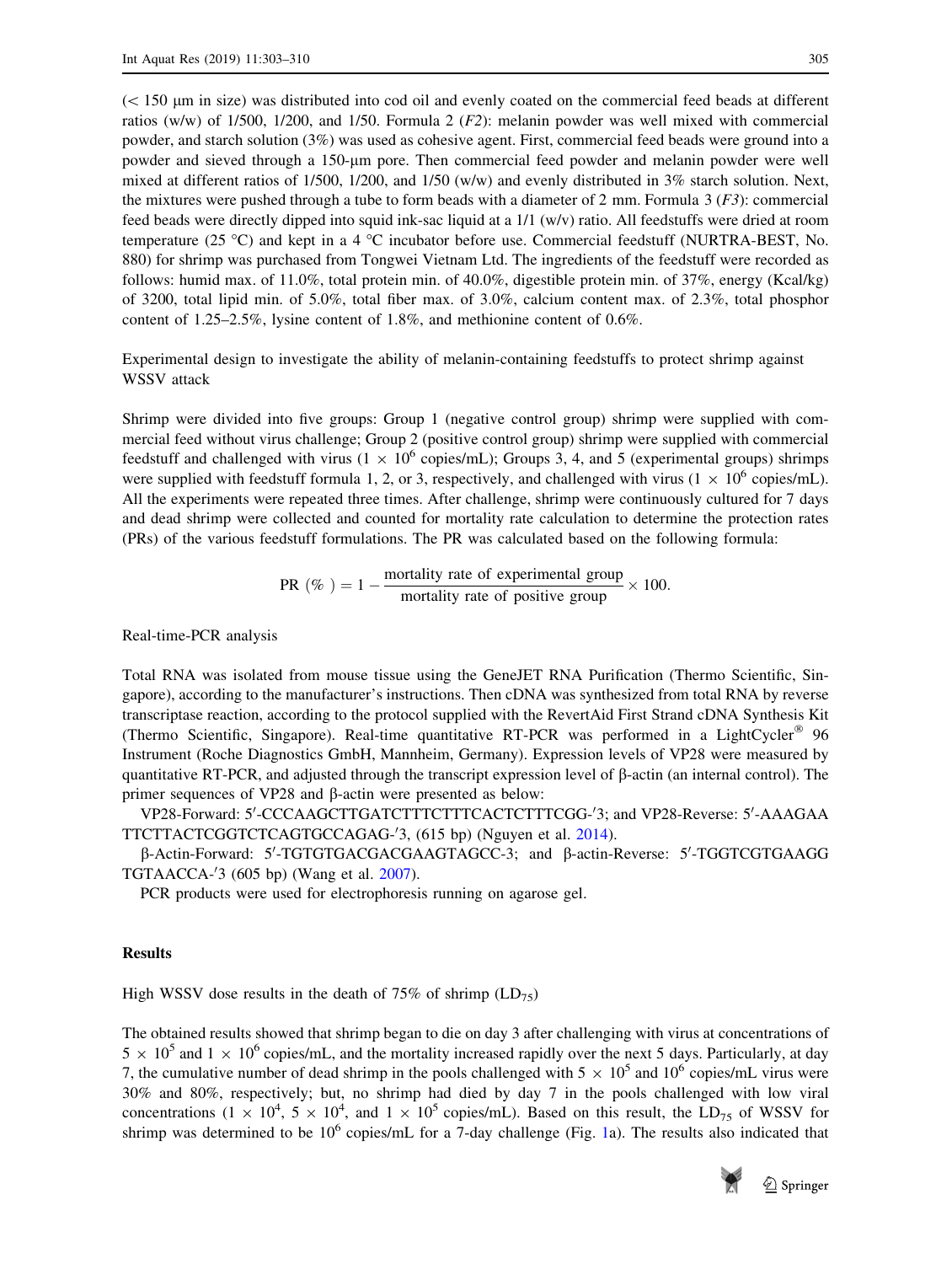<span id="page-3-0"></span>

Fig. 1 Lethal dose of WSSV for 70% (75%) shrimp death. a Mortality rates of shrimps challenged with various WSSV concentrations; b morphologies of negative control (NC) shrimps and WSSV-infected shrimps (positive control—PC) at day 1 (D1), day 4 (D4), day 7 (D7), day 10 (D10), and day 14 (D14) post-viral infection; c transcript expressions of VP28 gene in PC and NC shrimps at day 2 (D2), day 3 (D3), day 4 (D4), day 5 (D5), day 6 (D6) and day 7 (D7) post-WSSV infection. The blue and the red circle signals indicated the necrotic head and red tail occured on the WSSV-infected shrimps, respectively

shrimp in the WSSV-challenged pool had typical signs of viral infection such as red tails and necrotic heads, while shrimp in the control pool did not have these signs (Fig. 1b). Further, the PCR results confirmed the presence of virus in the WSSV-infected shrimp via VP28 expression (Fig. 1c).

Melanin-containing feedstuffs protect shrimp from WSSV infection

Three melanin-containing feedstuffs named F1, F2, and F3 were produced and are presented in Fig. [2a](#page-4-0). Although F1, F2, and F3 feedstuffs were initially made with different melanin/feed ratios, including 1/500, 1/200, and 1/50, our preliminary results indicated that the 1/200 ratio was the most suitable one (data not shown) and thus we used the feedstuff with this ratio for further experiments. Shrimp were cultured and fed with F1, F2, or F3 feedstuffs, then challenged with WSSV for 3 days. The dead shrimp were collected and counted. The results showed that while the mortality rate of shrimp in the negative control pool was always stable at a low level (around 2–4%), that of the positive control pool was very high: generally, in the positive pool, shrimp started to die at day 3, the death rate quickly increased over the next 5 days, and the mortality rate reached about 70–80% at day 7 and 96–100% at day 10. The protection rates of melanin-containing feedstuffs varied widely depending on the type of feedstuff. In general, while the F3 feedstuff was not able to protect shrimp from WSSV attack, F1 and F2 had protection rates of 57% and 64% at day 7 and 42% and 62% at day 10, respectively (Fig. [2b](#page-4-0)).

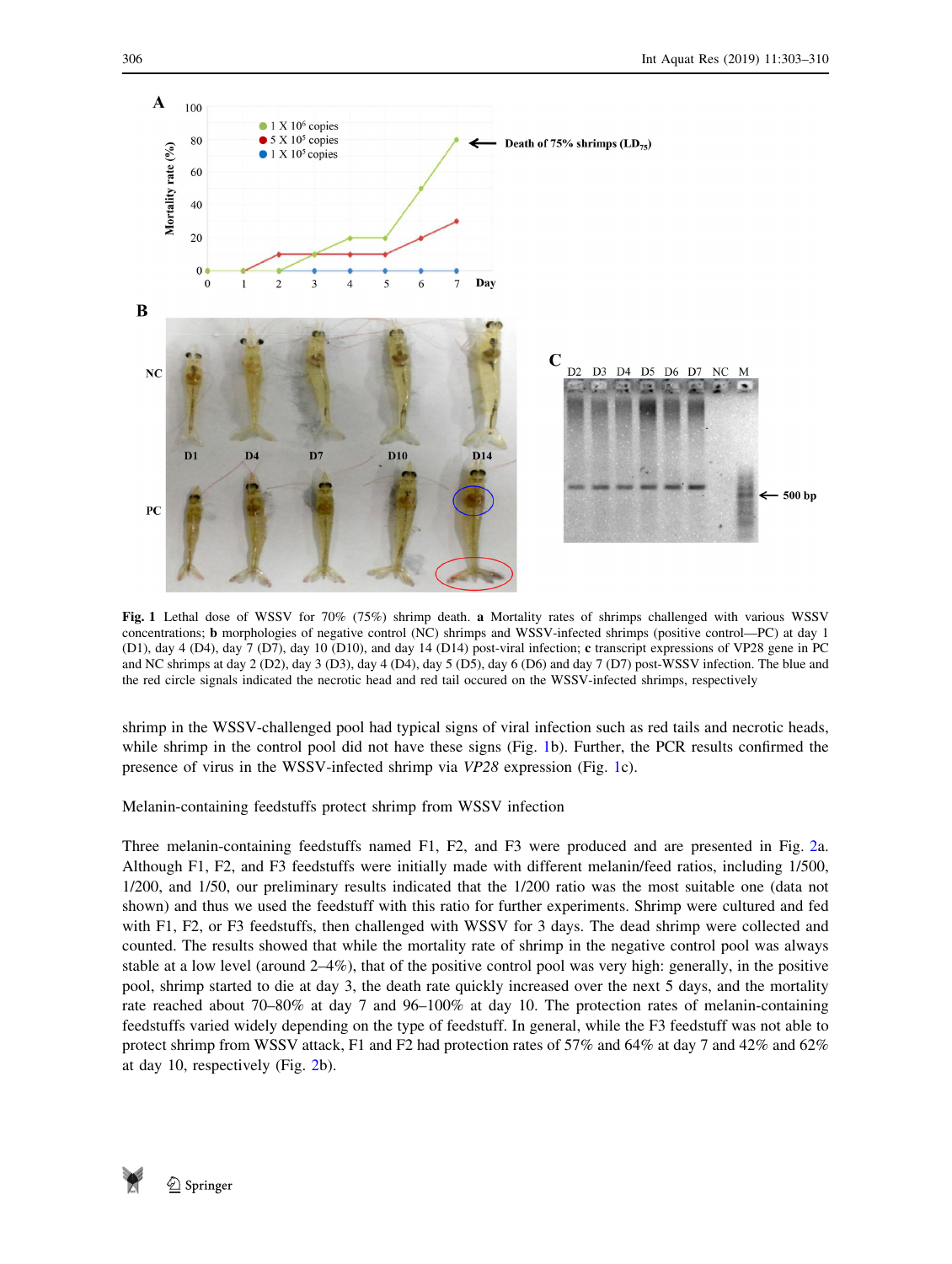<span id="page-4-0"></span>

Fig. 2 Protection rates of different feed stuffs on WSSV-infected shrimps. a Appearances of commercial feed (NC1); commercial feed coated with melanin at ratio of 1/200 (w/w) and with the presence of cod oil as binding agent (F1), modified commercial feed (mixed with 3% starch solution) (NC2), commercial feed well mixed with melanin at ratio of 1/200 (w/w) and with the presence of starch 3% as cohesive agent (F2), and commercial feed directly coated with squid ink liquid at ratio 1/1 (w/v); **b** the accumulative mortality rates of shrimps fed with various feed stuffs (NC1, NC2, F1, F2, F3) at different days post-WSSV infection

Melanin-containing feedstuffs reduced the transcription level of VP28

Transcription levels of VP28 in shrimp were analyzed at day 7 and day 10 after virus challenge. The results showed that at day 7, the transcription level of VP28 in shrimp of the positive control (PC) pool and F1 pool were 4.6- and 5.0-fold higher than that in shrimp of the F2 pool, respectively (Fig. 3a). More impressively, at day 10, VP28 levels in shrimp of PC and F1 pools were almost twice those at day 7, while levels in shrimp of the F2 pool at day 10 were only 1.4-fold higher than those at day 7 (Fig. 3b).



Fig. 3 Transcription levels of VP28 on WSSV-infected shrimps. a Transcription levels of VP28 on positive control (PC), F1-fed (F1) and F2-fed (F2) shrimps at day 7 post-WSSV infection. Beta-actin was used as internal control; b transcription levels of VP28 were quantitatively measured and presented in a graph. \*,\*\*Significant differences ( $p \lt 0.05$ , and 0.01, respectively) by the Student's t test

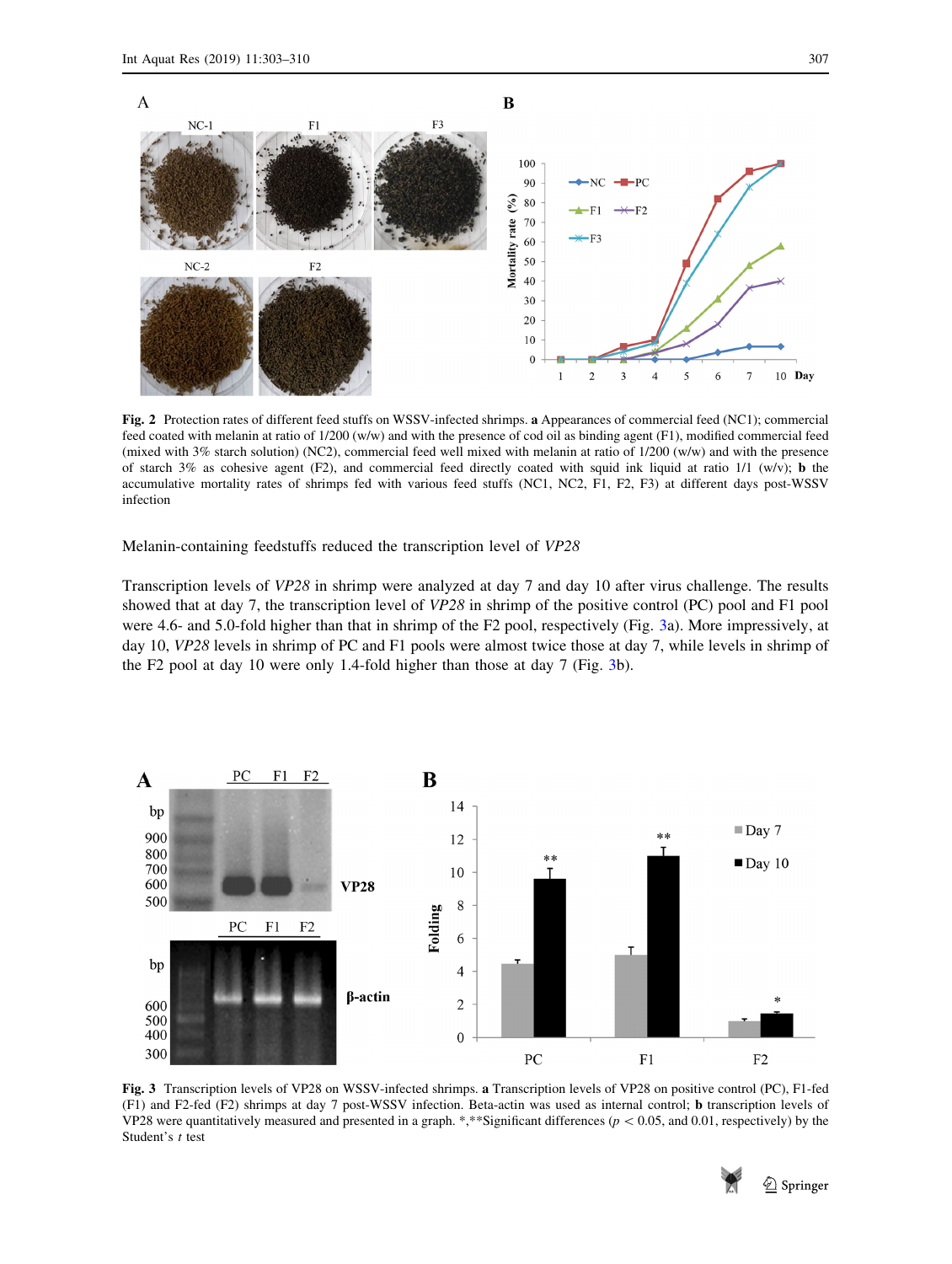Protection rates of melanin-containing feedstuffs depended on amount of melanin consumed by shrimp

The same amount of melanin was supplemented in F1, F2, and F3 feedstuffs. During the experimental period, shrimp in all tanks were fed the same amount of feedstuffs and challenged with WSSV at day 3; representative images of the shrimp are shown in Fig. 4. The morphological differences among these three groups of shrimp were easily observed even with the naked eye (Fig. 4a–c). Consumed melanin was present in the shrimp intestines. Although the same amount of melanin was supplemented in F1 and F2 feedstuffs and the same amount of feedstuffs were fed to shrimp, the melanin consumed melanin by the shrimp of the F2 pool was much higher than that by the shrimp of the F1 pool. To explain this, the amount of melanin that released from the melanin-containing feedstuffs (F1 and F2) into water was examined using a spectrophotometer at a wavelength of 415 nm. The results demonstrated that while the melanin in the F2 feedstuff was strongly bound inside the feed beads, melanin in the F1 feedstuff was easily released into water. Particularly, at 1, 2, 3 and 4 h after watering, the melanin amounts of F2 released in water were only 1/3.6, 1/2.5, 1/2.1, and 1/2.1 of those of F1, respectively (Fig. 4d).

# Discussion

In general, shrimp mainly rely on innate immunity for protection against pathogen attacks (Witteveldt et al. [2004](#page-7-0); Rout et al. [2007](#page-7-0); Sutthangkul et al. [2017\)](#page-7-0). However, melanin biosynthesis and release are also primary mechanisms that shrimp use to encapsulate pathogens (Tassanakajon et al. [2013](#page-7-0); Nguyen et al. [2014](#page-7-0)). Melanin is a product created from the reaction of the shrimp immune system to envelop and excrete the pathogen into the environment (Tassanakajon et al. [2013](#page-7-0); Nguyen et al. [2014\)](#page-7-0). So far, there is no information about the quantity of melanin that shrimp produce in normal conditions and in virus-infected conditions. Therefore, it is unknown whether shrimp can produce enough melanin to sufficiently eliminate pathogens. More importantly, although the effects of endogenous melanin in shrimp have been identified, those of supplemented melanin (in the diet, for example) have not been investigated. Therefore, we presumed that supplying extrinsic melanin by oral administration may help shrimp capture and remove WSSV, which enters the intestinal tract of the shrimp.



Fig. 4 Amount of melanin consumed by shrimps depended on the type of feed stuff. a–c The WSSV-infected shrimps fed with NC1, F1 and F2 feed stuffs, respectively. The circle reds indicated the different amount of melanin in intestines of shrimps. **d** Melanin released from feed stuffs into environment. \*,\*\*Significant differences  $(p<0.05$ , and 0.01, respectively) by the Student's t test

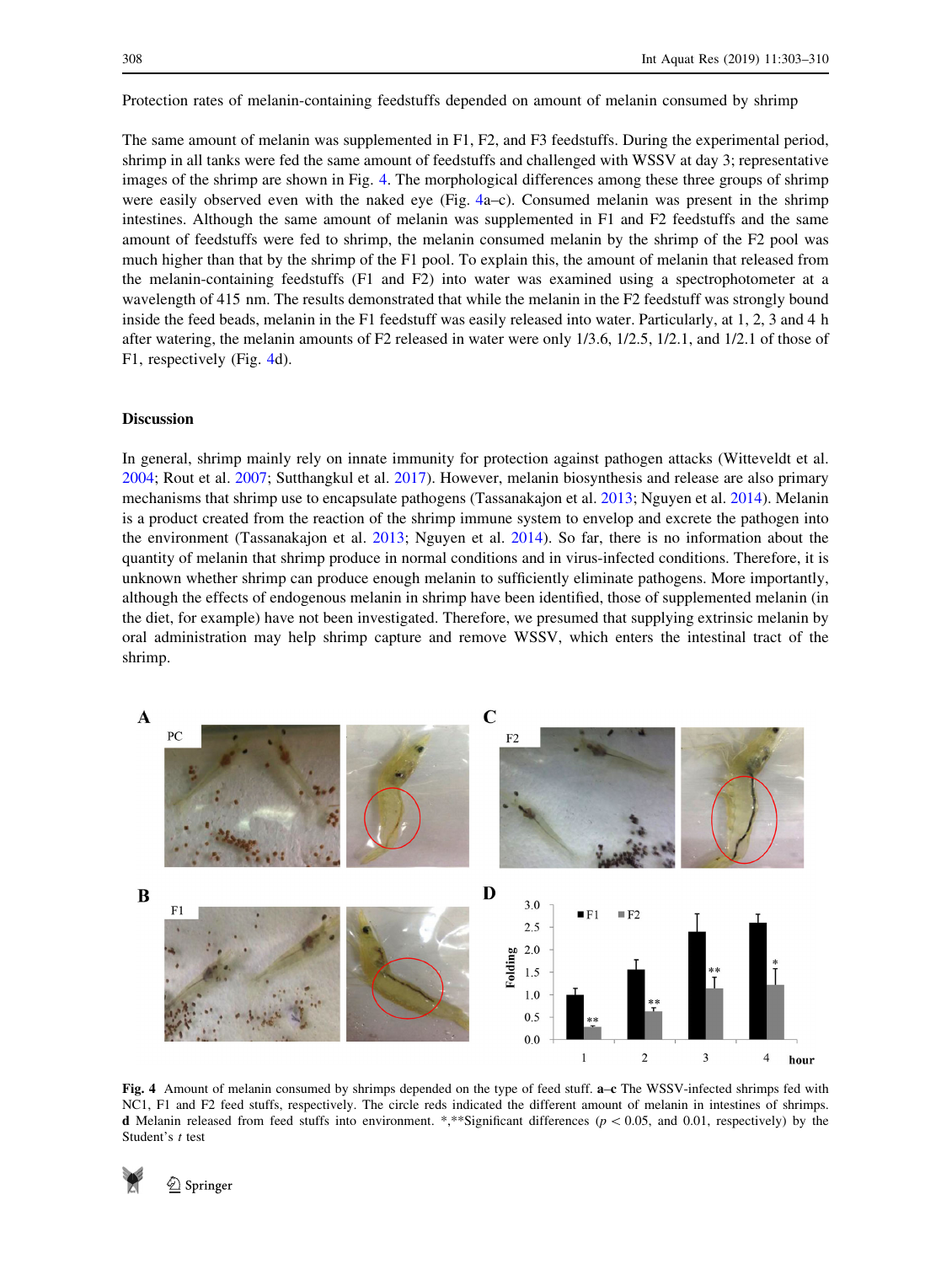<span id="page-6-0"></span>In this study, natural melanin extracted from squid ink-sac liquid, which is considered waste by seafoodprocessing companies, was supplemented as a feedstuff ingredient and fed to shrimp to investigate its ability to protect shrimp against WSSV attacks. Our results demonstrate that the formula used for preparing melanincontaining feedstuffs affects the protection capabilities of melanin supplementation in cultured shrimp. The melanin well-mixed feedstuff (F2) had a significantly higher protection rate compared with those of melanincoated feedstuffs (F1 and F3). The well-mixed form of F2 was able to capture melanin inside feed beads, whereas the coated formulas, F1 and F3, were not good at retaining melanin on their surfaces when dipped into water; thus, the amount of melanin consumed by shrimp fed F2 was much higher than that by shrimp fed F1 or F3. This result might consequently lead to differences in their protection abilities. Results of this study showed that the protection rate depended on the amount of melanin that shrimp had consumed; therefore, supplying a mixture of F2 and F3 feedstuffs to shrimp is unlikely to have a synergistic effect on the protection rate.

The results of this study indicate that the protection rate for shrimp fed the F2 feedstuff was around 60–65%. This result was underwhelming, yet reasonable; melanin supplementation could only partially help shrimp capture and encapsulate viruses that entered via the digestive system, but it could not help eliminate viruses that infected shrimp by other modes of entry. Thus, the simultaneous use of other substances that can stimulate the activity of the immune system might be necessary. So far, many agents have been developed to protect shrimp against virus attacks, such as plant extracts and protein/DNA vaccines. However, while protection efficiencies of plant extracts are only around 40–50% (Balasubramanian et al. 2006; Pholdaeng and Pongsamart [2010](#page-7-0); Sudheer et al. [2011;](#page-7-0) Vaseeharan et al. [2006\)](#page-7-0), recombinant protein/DNA-based vaccines, which might have protection rates as high as  $70-75\%$ , are always treated with hesitancy associated with GMOs/GMFs (Witteveldt et al. [2004](#page-7-0); Rout et al. [2007;](#page-7-0) Sutthangkul et al. [2017;](#page-7-0) Nguyen et al. [2014\)](#page-7-0). Moreover, this study used natural melanin extracted from squid ink sacs, which is considered waste from seafood-processing factories. Therefore, utilizing this waste source to produce melanin would offer great benefits because of the low cost.

Based on the results of this study, we suggest that a protocol that simultaneously uses both melanin (as a supplement in feedstuffs) and plant extracts or vaccines be developed to create a synergistic effect on protecting shrimp against viral attacks. However, in farms, shrimp are always threatened with viral and bacterial infections. In the case of WSSV infection, it is very difficult to protect the shrimp pool when several individuals are infected. Therefore, farmers should periodically feed the shrimp melanin-containing feedstuff at appropriate intervals (depending on practical conditions) during the culturing period. Melanin-containing feedstuff is not expensive; thus, this protocol is likely to be cost-effective to farmers.

Funding This research is funded by Vietnam National Foundation for Science and Technology Development (NAFOSTED) under Grant number 106.02-2018.07.

## Compliance with ethical standards

Conflict of interest All authors declare that they have no conflict of interest.

Open Access This article is distributed under the terms of the Creative Commons Attribution 4.0 International License [\(http://](http://creativecommons.org/licenses/by/4.0/) [creativecommons.org/licenses/by/4.0/](http://creativecommons.org/licenses/by/4.0/)), which permits unrestricted use, distribution, and reproduction in any medium, provided you give appropriate credit to the original author(s) and the source, provide a link to the Creative Commons license, and indicate if changes were made.

#### References

- Balasubramanian G, Sudhakaran R, Syed MS et al (2006) Studies on the inactivation of white spot syndrome virus of shrimp by physichal and chemical treatments and seaweed extracts tested in marine and freshwater animal models. J Fish Dis 29:569–572
- Balasubramanian G, Sarathi M, Venkatesan C, Thomas J, Sahul-Hameed AS (2008) Oral administration of antiviral plant extract of Cynodon dactylon on a large scale production against white spot syndrome virus (WSSV) in Penaeus monodon. Aquaculture 279:2–5
- Brenner M, Hearing VJ (2008) The protective role of melanin against UV damage in human skin. Photochem Photobiol 84(3):539–549